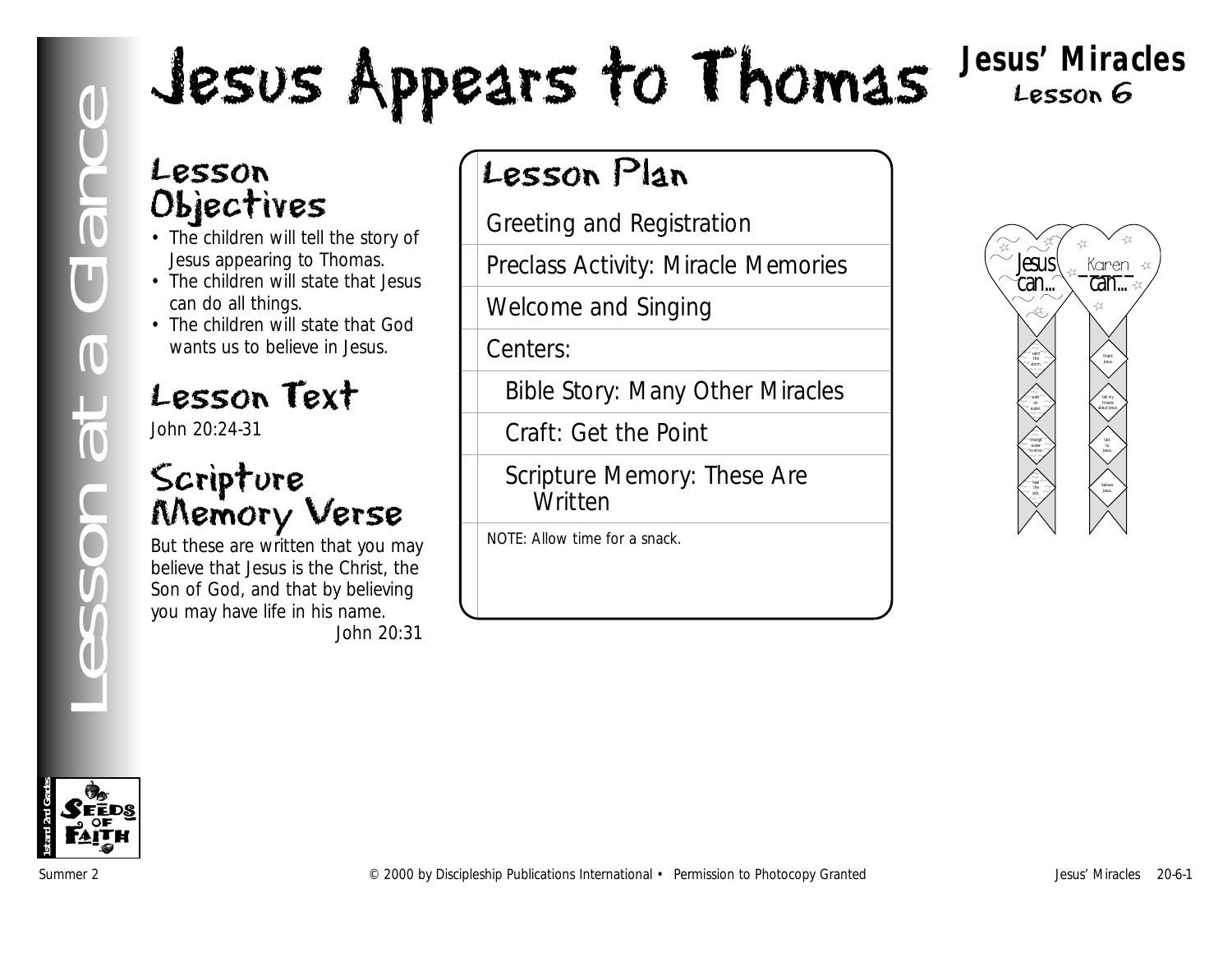

#### **Jesus' Miracles** Lesson 6

# Miracle Memories

The children will review key ideas from the lessons in this unit as they make a set of game cards to take home.

# Materials

*For each child:*

- crayons and markers
- glue stick
- 10 index cards, 3" x 5" (cut in half)
- rubber band

*For the teacher:*

• scissors

*Reproducible Pages:*

• Page A, 2 copies for each child

# Preparation

- 1. Cut the index cards in half to give each child twenty cards.
- 2. Cut out the miracle cards from the copies of Reproducible Page A. Each child should receive twenty miracle cards.
- 3. Make one sample set of cards to show the children.

# Instructions

- 1. Greet the children as they arrive. Tell them that today is the last lesson in this unit about Jesus' miracles. Show them the cards you made, and explain that they will each make their own set of cards that they can use at home to play a memory game.
- 2. Distribute the index cards you prepared, the miracle cards, glue sticks and crayons. Show the children how to glue their miracle cards to their index cards.
- 3. When the children have finished gluing, they may color all the backs of the cards one color, or in different designs. Suggest that they write their initials on the back of each card so that the cards are not confused with another child's cards.
- 4. Circulate among the children to offer help and encouragement.
- 5. Distribute the rubber bands and help the children to secure their cards.

# Teacher Tips

- For children who are not familiar with the memory game, explain that they should shuffle their cards well and place them face down in four rows of five. Then they should turn over two cards at a time, trying to find a match. The game can be played alone or with another child. Encourage the children to think of other games to play with these cards as well.
- The cards may also be placed in a sandwich bag for safe-keeping.





**All** 

**TV**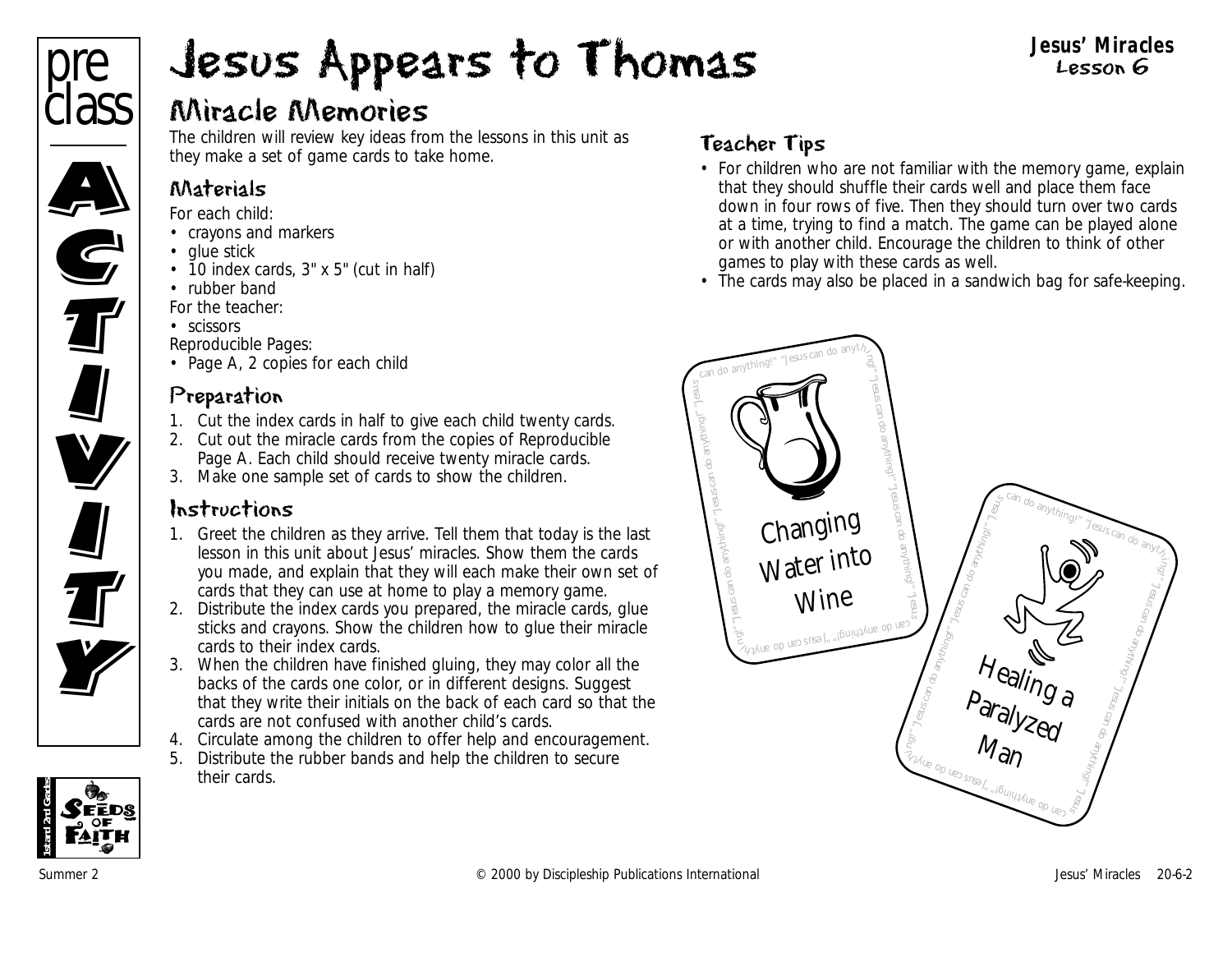# B

I

B

L

E

# Jesus Appears to Thomas



T

O

R

Y

# Many Other Miracles

The children will participate in the story of Jesus appearing to Thomas.

# Materials

*For each child:*

• 6 pennies (or other coin, button, game marker, etc.)

## Preparation

Practice presenting this Bible Story with amazement at Jesus' miracles.

# Introducing the Bible Story

Open your Bible to John 20:24-31. Tell the children that today's Bible Story is the last one in this series of lessons about Jesus' miracles.

- *What are some of the miracles that we have been learning about?* (changing water into wine, walking on water, calming the storm, healing a paralytic, raising the dead)
- *What are some other miracles of Jesus that you know about?* (feeding five thousand, helping Peter with a miraculous catch of fish, healing the blind, healing the sick, healing the lepers, casting out demons, raising Lazarus from the dead, etc.)

*The Bible says that Jesus did "many other miraculous signs" that were not written down! Imagine all the people that Jesus healed that we do not read about in the Bible. Imagine all the other people that Jesus fed miraculously or the other stormy seas that Jesus calmed for the disciples.*

• *What are some other miracles that you can imagine that Jesus might have done? For example: Imagine that a woman came to Jesus who had lost her child in a crowd and was desperate to find him. Imagine that Jesus miraculously found the child! Imagine that Jesus told the woman that she should search for God just as hard as she searched for her child. Imagine that because of this miracle, she became a disciple of Jesus!* NOTE: Although we do not know what "other miracles" Jesus may

have performed, this will enable the children to think about Jesus' ability to do all things. This should not be a time for the children to make fun of Jesus' power, but to think of other ways he could have used his power to help someone have faith in God.

# Presenting the Bible Story

Read the following passage to the children. (The underlined words will be used later in the review activity.)

*Now Thomas (called Didymus), one of the Twelve, was not with the disciples when Jesus came. So the other disciples told him, "We have seen the Lord!"*

*But he said to them, "Unless I see the nail marks in his hands and put my finger where the nails were, and put my hand into his side, I will not believe it."*

*A week later his disciples were in the house again, and Thomas was with them. Though the doors were locked, Jesus came and stood among them and said, "Peace be with you!" Then he said to Thomas, "Put your finger here; see my hands. Reach out your hand and put it into my side. Stop doubting and believe."*

*Thomas said to him, "My Lord and my God!"*

*Then Jesus told him, "Because you have seen me, you have believed; blessed are those who have not seen and yet have believed."*

*Jesus did many other miraculous signs in the presence of his disciples, which are not recorded in this book. But these are written that you may believe that Jesus is the Christ, the Son of God, and that by believing you may have life in his name.* (John 20:24-31, underline added)

Distribute the pennies to the children. Tell them to listen as you read the above passage again. Tell them to place a penny down each time they hear the word "believe, believed or believing." Ask them how many times they heard it. (six)

Read the above passage again, pausing before each underlined word to have the children say the missing word. Then review the story using these questions.

- *What did Thomas want to see and do before he would believe that Jesus was really alive?* (He wanted to see the nail marks in his hands; He wanted to put his finger in the holes.)
- *What did Jesus tell Thomas to do?* (put his finger in the holes in his hands and put his hand in the hole in his side)
- *What did Thomas say after Jesus told him to put his fingers inside the holes in Jesus' hands?* ("My Lord and my God!")

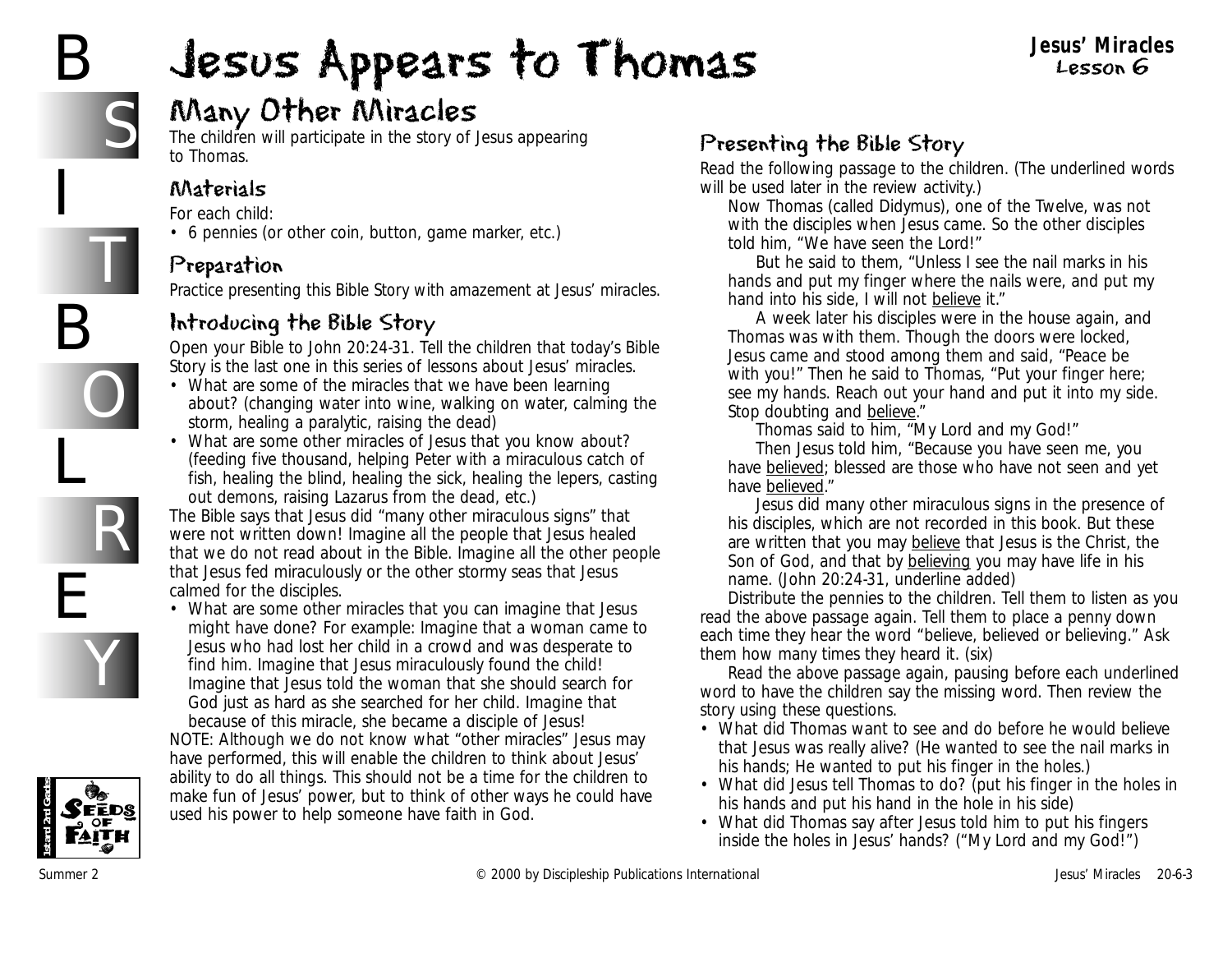• *What did Jesus tell Thomas?* ("Because you have seen me, you have believed; blessed are those who have not seen and yet have *believed.")*

Tell the children to listen carefully as you read the last two verses of this passage (below) and be prepared to answer this question: "Why were the miracles of Jesus written down?" When you finish reading, take their responses.

*Jesus did many other miraculous signs in the presence of his disciples, which are not recorded in this book. But these are written that you may believe that Jesus is the Christ, the Son of God, and that by believing you may have life in his name.* (John 20:24-31)

#### Share and Tell

Point out to the children that Jesus knew that many people—who could NOT see him—would believe in him many years after he had returned to be with God in heaven. Today, we live two thousand years after Jesus lived on the earth. We cannot see Jesus the way the disciples in the Bible could, but we can still believe—because these miracles were written down! Ask the children how it makes them feel to know that Jesus was thinking about them when he spoke to Thomas and said: "Blessed are those who have not seen and yet have believed." Close with a prayer for the children to grow in their faith in Jesus.

#### Teacher Tips

• If your budget permits, allow the children to keep the pennies as a souvenir of this Bible Story.

Believe





**Jesus' Miracles** Lesson 6

Believe

Believe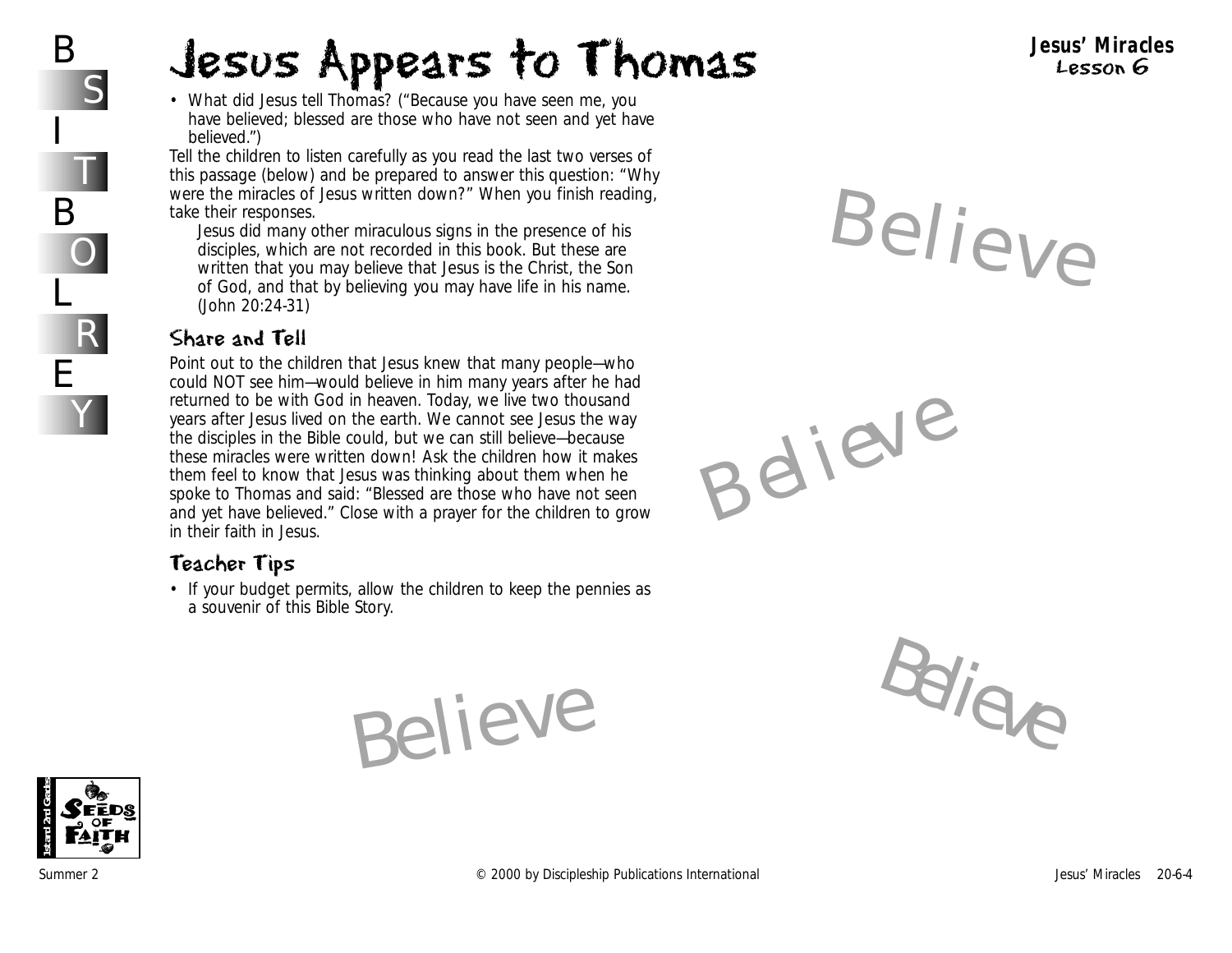#### **Jesus' Miracles** Lesson 6

# Get the Point

The children will review the Bible Stories from this unit as they create paper point catchers.

#### Materials

*For each child:*

- crayons or markers *For the teacher:*
- scissors

*Reproducible Pages:*

• Page B, 1 copy for each child

#### Preparation

- 1. Cut out each of the squares from the copies of Reproducible Page B.
- 2. Create a sample to show the children.

## Instructions

- 1. Introduce today's activity: *In your lesson today, you are learning that Jesus did many miracles—even more than the ones recorded in the Bible! Many more! Jesus did miracles so that the people would believe that he was the Son of God and have a relationship with God. Jesus' miracles show us that God's power is able to help us in any situation. Today, you are going to make a craft that will remind you of the miracles from your Bible Stories in this unit.* Show the children your sample.
- 2. Distribute the squares that you prepared and the crayons.
- 3. With the blank side facing up, have the children fold each corner into the center of the square, as shown in Figure A.
- 4. Turn the paper over, with the numbers facing down, and the words facing up. Have the children fold each corner into the center, as before, as shown in Figure B. For the center of the square, as shown in Figure A.<br>
4. Turn the paper over, with the numbers facing down, and the<br>
words facing up. Have the children fold each corner into the center, as before, as shown in Figure B.<br>
5.
	- 5. Have the children fold the paper in half, as shown in Figure C. Then unfold and fold again the other way.
	- 6. When the children have finished folding their papers, they can put the point catchers on their fingers and open and close them. The children should write their names on the outsides of their point catchers and color or decorate them.

# Get the Point?

Have the children open and close their point catchers for each letter as they spell one of the words written on the outside of their point catchers. For example, if they choose J-E-S-U-S, have them open on J, close and then open the opposite way on E, then close and open on S, then close and open the opposite way on U, then close and open on S. Then have them choose a number and open to see what miracle they find. Ask the children to say, "Jesus example and the source of the source of the source of the so that I would believe."

Encourage them to demonstrate to their familes how their point catchers work.

#### Conclusion

Ask the children which of Jesus' miracles they think is the most amazing and why. Close with a prayer thanking God for Jesus' miracles that help us to believe.

## Teacher Tips

- Many children will already know how to make a "point catcher" and may know it by a different name.
- Encourage the children to help each other.



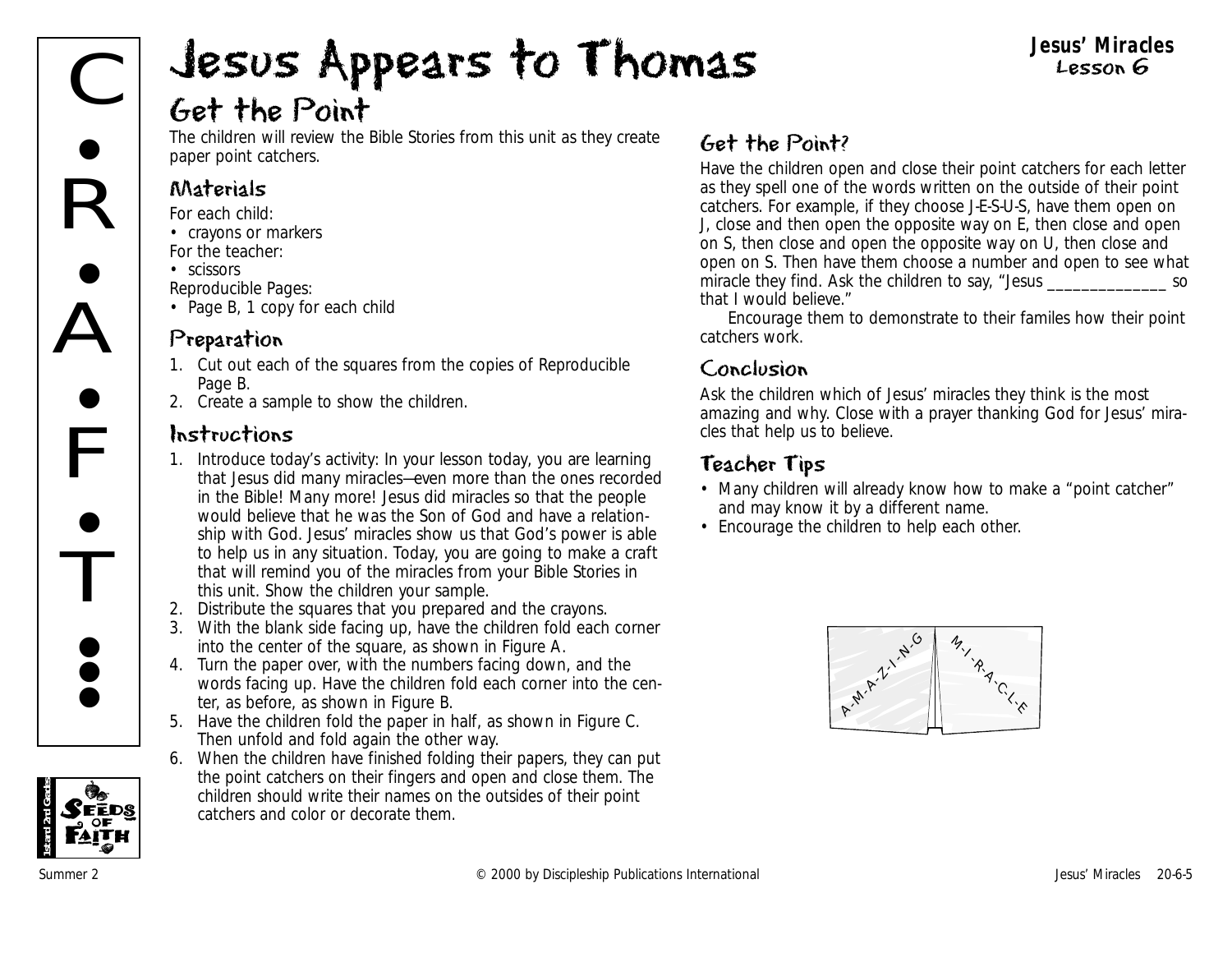#### C **Jesus Appears to Thomas** Jesus' Miracles Jesus Appears to Thomas Ą  $\widehat{(\Omega)}$  $\overline{\mathcal{L}}$  $\mathbb{S}$ A-M-A-Z-I-N-G し  $B - E - L - I - E - V - E$ M-I-R-A-C-L-E M-I-R-A-C-L-E B-E-L-I-E-V-E **Mated**  $\sqrt{ }$ 6



 $S$ -N-S- $\exists$ -C

<u>ෙ</u>







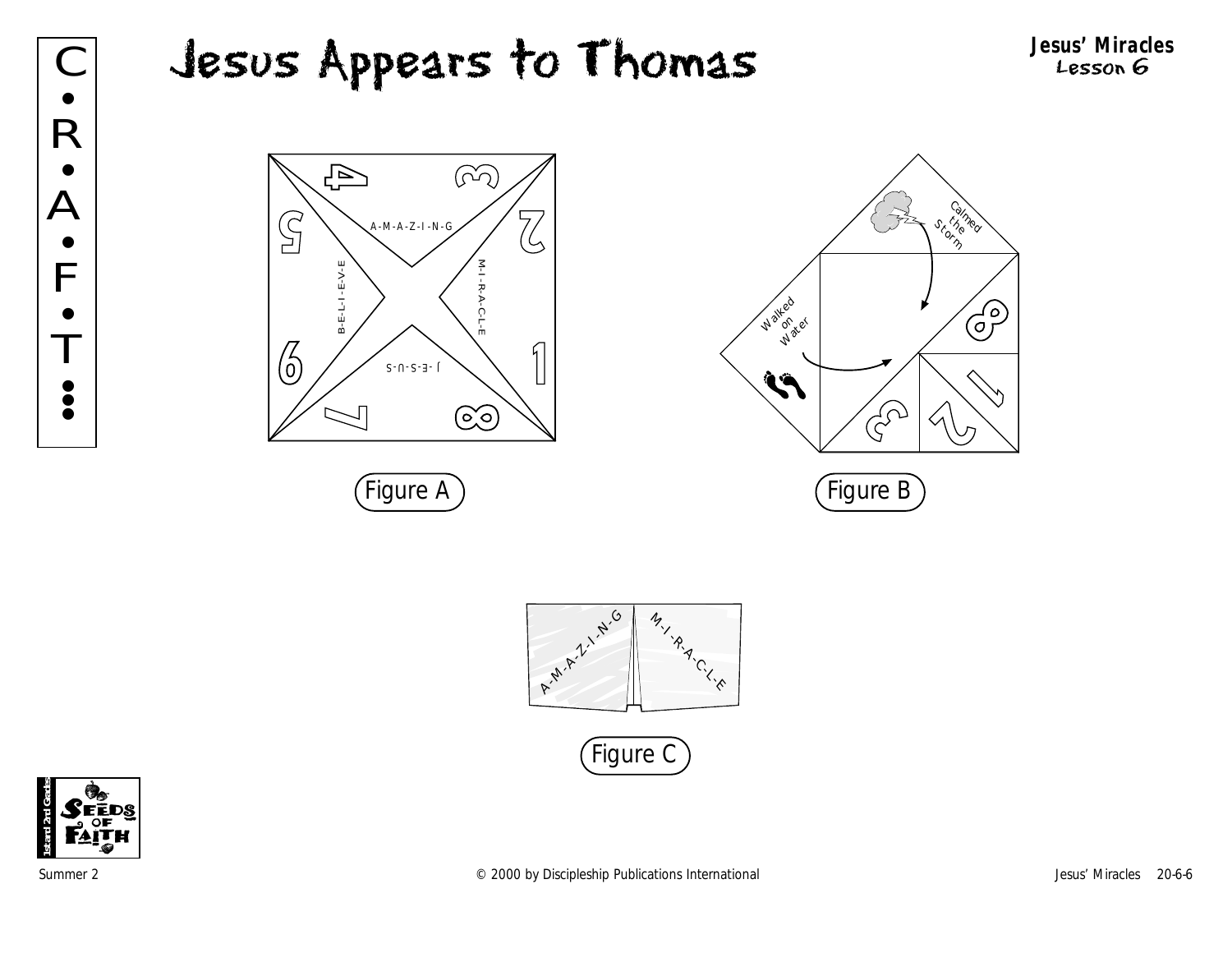

# These Are Written

The children will learn and memorize today's Scripture Memory Verse through this fun jumping activity.

## Scripture Memory Verse

But these are written that you may believe that Jesus is the Christ, the Son of God, and that by believing you may have life in his name. *John 20:31*

# Materials

*For the teacher:*

- 8 sturdy white paper plates, 8"
- thick black marker

# Preparation

1. Using the marker, neatly print one of the following phrases on each paper plate, being careful to copy punctuation and capitalization exactly as it appears below:

But these are written that you may believe that Jesus is the Christ, the Son of God, and that by believing you may have life in his name. John 20:31

2. Practice leading this activity.

# Instructions

1. Introduce today's activity: *In your Bible Story this week, you are learning that Jesus did many miracles—even more than are recorded in the Bible—so that people would believe that he is the Son of God. Jesus knew that one day there would be people, like you and me, who would not "see" the actual miracles he did but who would hear about them. Jesus said that we would be blessed for believing without seeing. In your Scripture Memory Verse, you will learn why John wrote about Jesus' miracles.*

2. Show the children the Scripture Memory Verse on the back of this Lesson Card. Read it to them three times, pointing to the words while they listen. Ask them to say it with you three more times, each time pointing to the words for them. Ask each child to stand next to you and say the verse together with you. Ask for volunteers to say the verse alone.

**Jesus' Miracles** Lesson 6

- 3. Show the children the prepared plates. Lay them on the floor in order. Have the children read the words together with you.
- 4. Have the children get in a line behind the paper plates. Have each child take turns jumping along side of each paper plate and saying the phrase on it. As the children finish, have them return to the end of the line. Repeat this step once.
- 5. Take the first plate with the words "These are written" on it, and turn it over. Have the children jump along side the plate, saying the first one from memory.
- 6. Turn the second plate over, having the children repeat Step 5, this time saying the first two from memory. Continue in this way until all of the plates have been turned over and the children can say the entire verse from memory.

#### Conclusion

Ask the children if they have ever tried to make someone believe them. What did they do? What did they say? Ask them how it makes them feel to know that Jesus was willing to do so many miracles to help us believe in him. Close with a prayer for the children's faith to grow because of what they have learned about Jesus' miracles.

# Teacher Tips

• Think of additional fun ways for the children to use the plates to learn the Scripture Memory Verse.

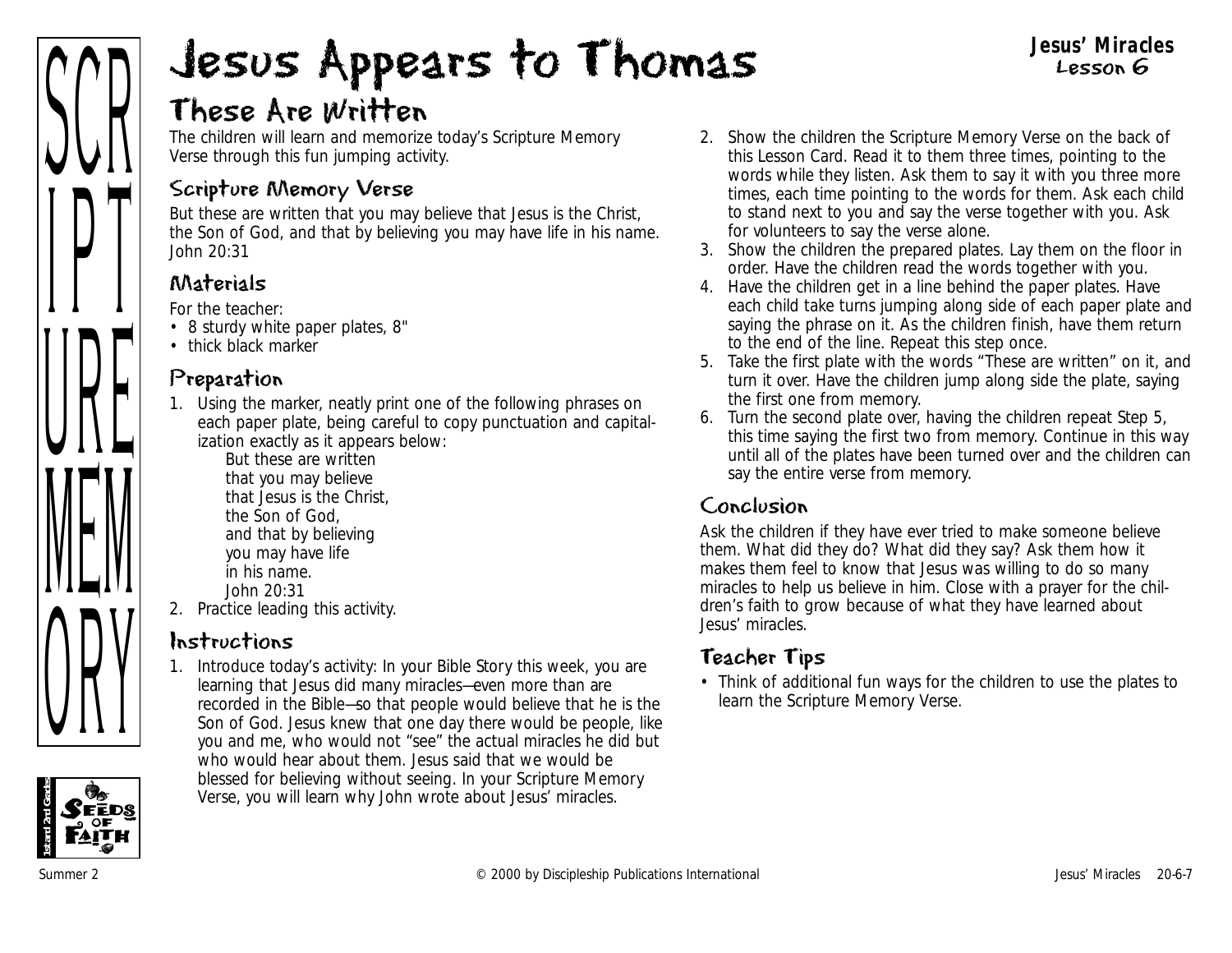

But these are written that you may believe that Jesus is the Christ, the Son of God, and that by believing you may have life in his name. John 20:31

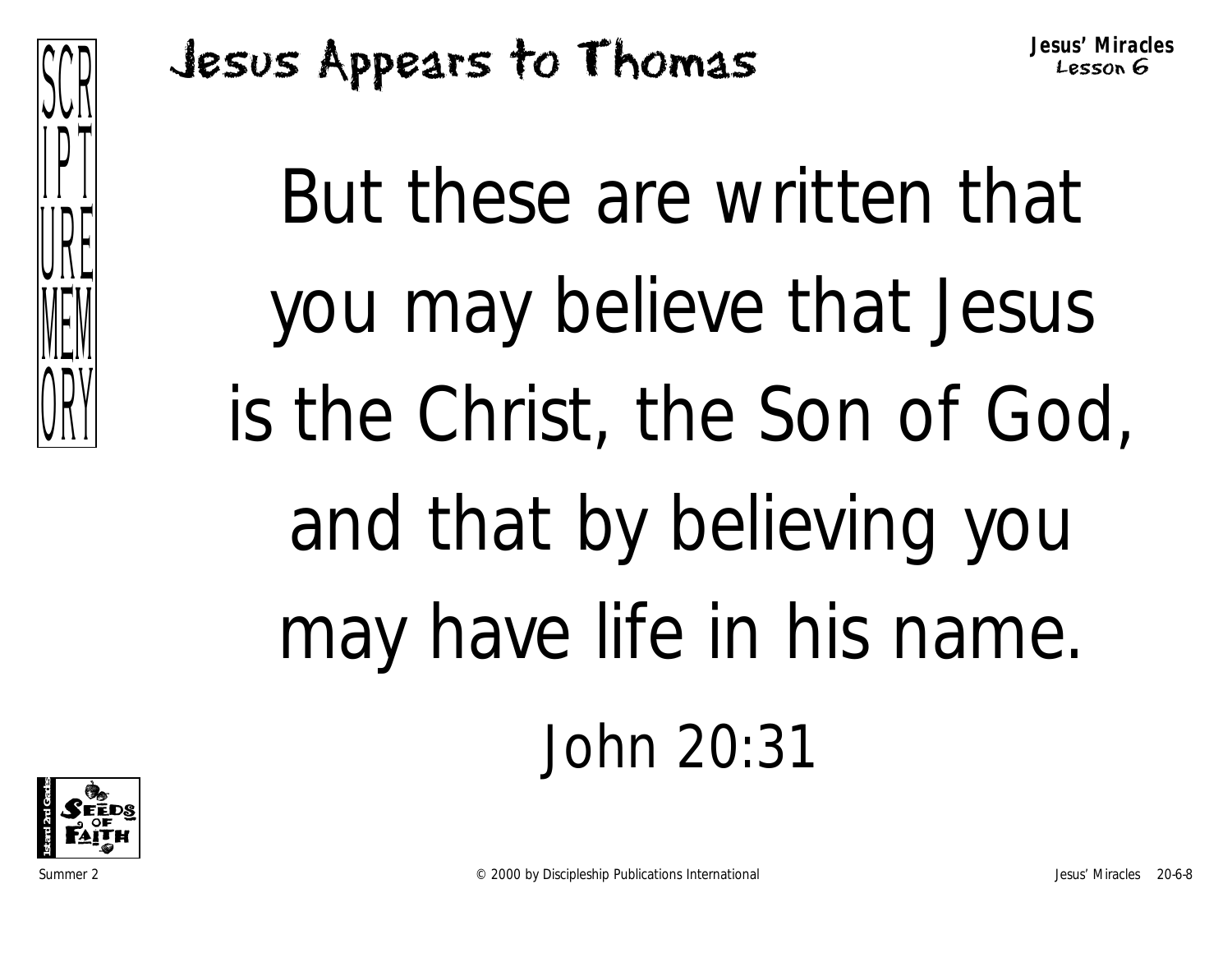#### **Jesus' Miracles** Lesson 6

# Lesson Objectives

- The children will tell the story of Jesus appearing to Thomas.
- The children will state that Jesus can do all things.
- The children will state that God wants us to believe in Jesus.

# Lesson Text

John 20:24-31

# Scripture Memory Verse

But these are written that you may believe that Jesus is the Christ, the Son of God, and that by believing you may have life in his name.

*John 20:31*

# Lesson Plan

Greeting and Registration

Preclass Activity: Two Hearts

Welcome and Singing

Centers:

Life Application: Heart Work

Game: Great Expressions

Bible Skills: Miracle Match

NOTE: Allow time for a snack.

# Two Hearts

The children will review this week's Bible Story as they prepare for their Life Application activity.

# Materials

*For each child:*

- 1 piece of construction paper, 9" x 12"
- glue stick
- scissors
- crayons
- 2 pieces of ribbon, 2" x 12"
- tape
- decorative items: stickers, glitter, etc. *For the teacher:*
- scissors

*Reproducible Pages:*

• Page C, 1 copy for each child

#### Preparation

- 1. Cut two 12" pieces of ribbon for each child. Cut out a  $\sqrt[n]{ }$  shaped notch at one end of each piece of ribbon.
- 2. Make a sample of the hearts for the children to see.

# Instructions

- 1. Greet the children as they arrive. Remind them that in this unit they are learning about the miracles of Jesus. Show the children your sample and read the words on the hearts.
- 2. Distribute the copies of Reproducible Page C, glue sticks, scissors and construction paper. Have the children glue their pages to their construction paper. Circulate among them to help them cut out the hearts.
- **LESSON Objectives**<br> **Examples on the start of continue and the publications International Figure 2**<br> **Examples on the start of the start of the start of the start of the start of the start of the start of the start of th** 3. Distribute the crayons, decorative items, ribbons and tape. Have the children write their names on the line provided on their hearts and then color and decorate them. Have the children tape one ribbon to the back of each of the hearts so that they hang with the notched end on the bottom.
	- 4. Give all the hearts, including your sample, to the Life Application teacher.

# Teacher Tips

• Make a few extra, undecorated hearts for children who may arrive late.





 $\overline{\mathbf{A}}$ 

A)<br>C

**S**<br>T

I<br>I

**V** 

**I** 

**J**<br>T

**Ty**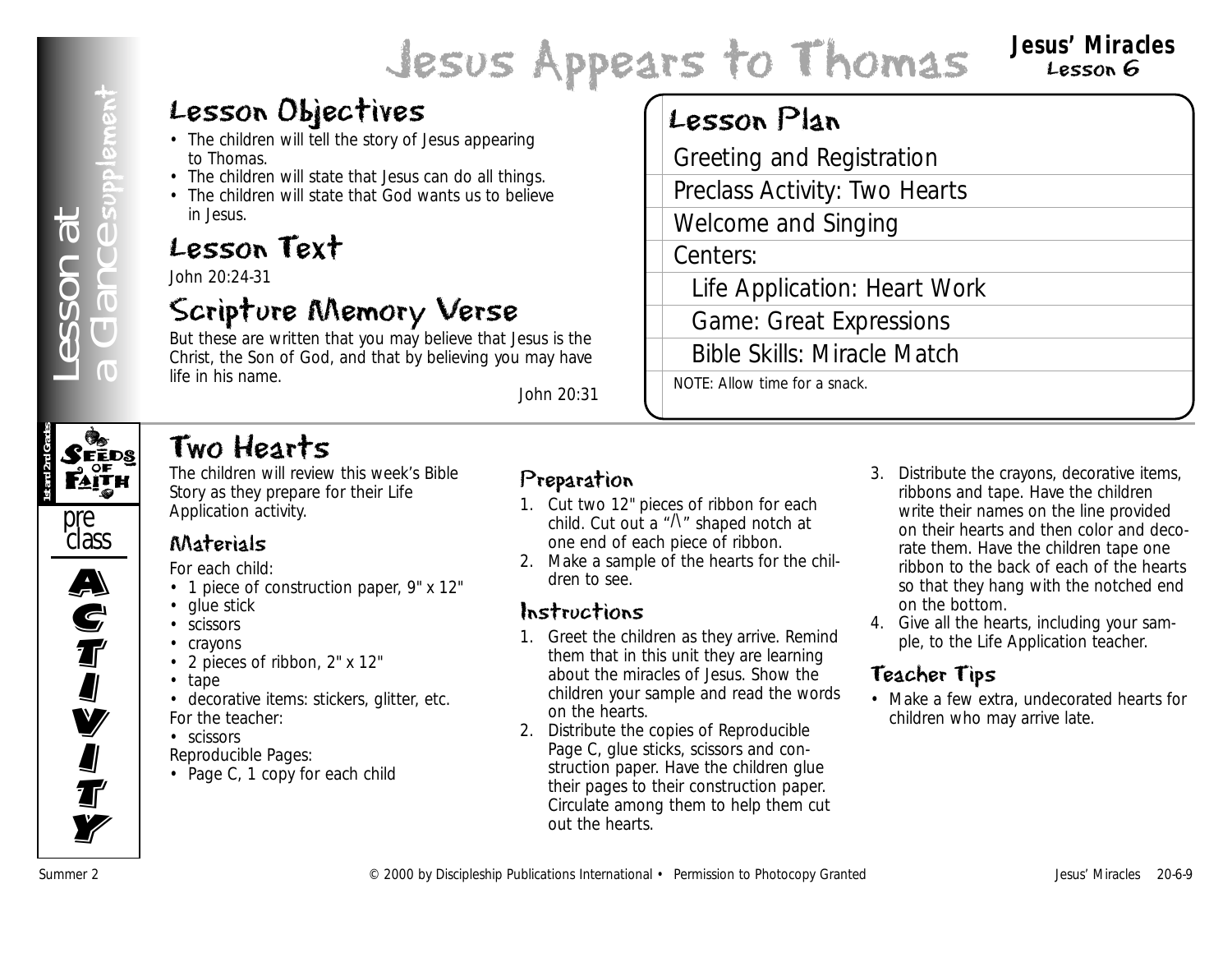LIFE

Ä

**P** 

P

Ļ

I

 $\frac{1}{2}$ 

 $\widecheck{\mathrm{A}}$ 

T

I

 $\dot{Q}$ 

 $\overline{\textsf{N}}$ 

# Jesus Appears to Thomas supplement **Jesus' Miracles**

# Lesson 6

# Heart Work

The children will review this week's lesson as they consider Jesus' power to do all things and what God wants them to do.

# Materials

*For each child:*

- hearts from Preclass Activity
- crayons
- small paper clip
- scissors
- glue stick

*For the teacher:*

- sample heart from Preclass Activity
- scissors
- magnetic stripping (optional)

*Reproducible Pages:*

• Page D, 1 copy for each child

# Preparation

- 1. Cut out the two large diamonds from the copies of Reproducible Page D and clip them together for each child.
- 2. Practice leading this activity.

# Reviewing the Bible Story

Open your Bible to John 20. *In this week's Bible Story, you learned that Jesus did many miracles—even more than the Bible records—to help people believe he was the Son of God. The apostle Thomas believed because of what he saw with his own eyes, but Jesus said that others would be blessed because they would believe without seeing. That is why we have the Bible. It helps us to "see" Jesus' miracles and believe today.*

# Instructions

- 1. Distribute the diamonds you prepared, crayons and scissors to the children. Have them color in their diamonds. Then have them cut out the smaller diamonds within the larger diamonds. NOTE: Each child should have eight small diamonds—four from each of the larger ones.
- 2. Distribute glue sticks and the hearts from the Preclass Activity.

Have the children glue the four diamonds with the squiggly lines onto the ribbon underneath the heart with the squiggly lines.

3. Have the children glue the other diamonds onto the other ribbon. Make sure they match the "Jesus" heart (with squiggly lines) and the diamonds with squiggly lines.

# Life Application

Review each of the diamonds with the children. Briefly review each of Jesus' four miracles with the children. Then spend the rest of the time talking about the four ways that they can show that they believe in Jesus—talking to him in prayer, telling others, and thanking him!

Ask the children which of these is the easiest for them and which is the hardest and why. Share from your own life. Close with a prayer for the children's faith to grow because of Jesus' miracles.

# Teacher Tips

• Cut out 2" squares of magnetic stripping and have the children glue them to the back of their hearts for mounting.

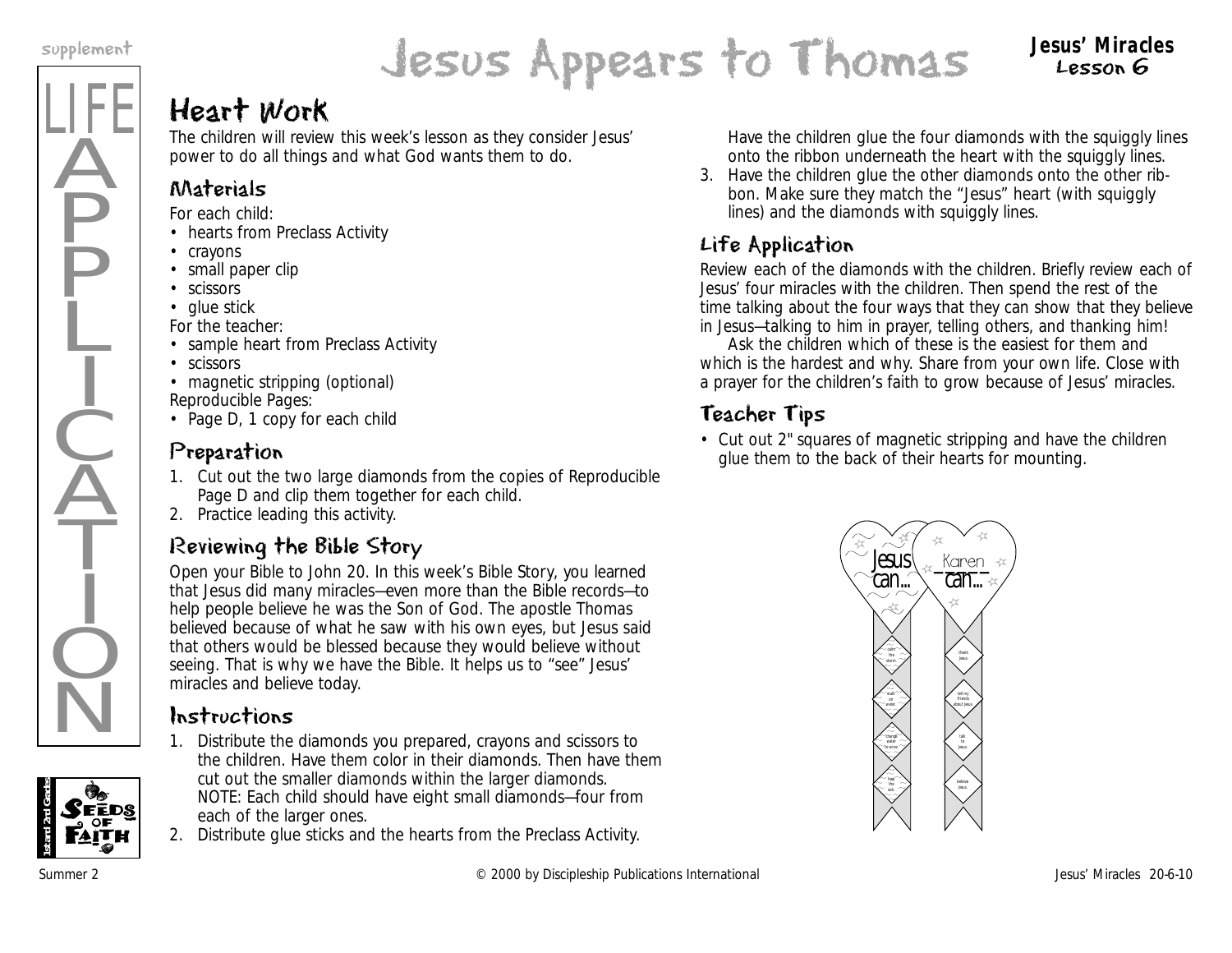# G

AN A

M

K<br>E



Lesson 6

# Great Expressions

The children will review key ideas from this week's Bible Story as they play this game.

## Materials

*For the teacher:*

- 1 piece of poster board, 22" x 28"
- 6 index cards, 5" x 7"
- black marker
- 1 die (from a pair of dice)

#### Preparation

- 1. Neatly print the "Great Expressions" from the back of this Lesson Card onto the index cards.
- 2. Copy the diagram from the back of this Lesson Card onto the poster board to make the game board for this activity.
- 3. Practice leading this activity at home.

## Instructions

- 1. Introduce today's activity: *In your Bible Story this week, you learned that Jesus did many miracles—even more than are recorded in the Bible—so that people would believe that he is the Son of God. Jesus knew that one day there would be people, like you and me, who would not "see" the actual miracles but who would hear about them. Jesus said that these people would be blessed for believing without seeing. In your game today, you are going to take turns saying things that Jesus did using different expressions.*
- 2. Show the children the index cards you prepared. Read each card to them and have them repeat after you.
- 3. Show the children the game board that you prepared. Read each of the spaces to them and explain that these are some of the different ways that they will "express" to others some of Jesus' miracles.
- 4. Divide the children into two teams. Seat them at opposite sides of the game board. Shuffle the cards and place them face down on the game board in the space provided.
- 5. Choose a team to go first. Give one child the die to roll onto the game board. Help him to read what is written on the space

where the die landed. Let the child take a card from the pile. Help him read what is written on it. Then have the child lead his team in "expressing" what is written on the card in the manner described on the game board, and as many times as the number indicated on the die. Have the child place his card at the bottom of the pile. For example: If a child rolls a four and it lands on "jump for joy," then the child will lead his team to say together four times what is written on the index card while jumping for joy.

- 6. Have a child from the next team roll the die on the game board and take a card. Have that child lead his team in the same manner.
- 7. Continue until every child has had a chance to lead his team.

# Expression Variations

Consider the following activity variations to best suit the children in your group.

- Have the children lead the rest of their team with a partner rather than alone.
- Do the activity as one group rather than two teams and let the children lead the group alone or with a partner.
- Think of additional ways or expressions that the children can use for this activity.
- Provide simple props to help enhance the children's expressions.

## Conclusion

Ask the children what other ways they think that people could have expressed Jesus' miracles in the Bible. Share from your own life different ways that you have told people about Jesus. Close with a prayer for the children to express their faith in Jesus this week.

# Teacher Tips

• Help new or visiting children feel successful by giving them a partner who is confident and encouraging.

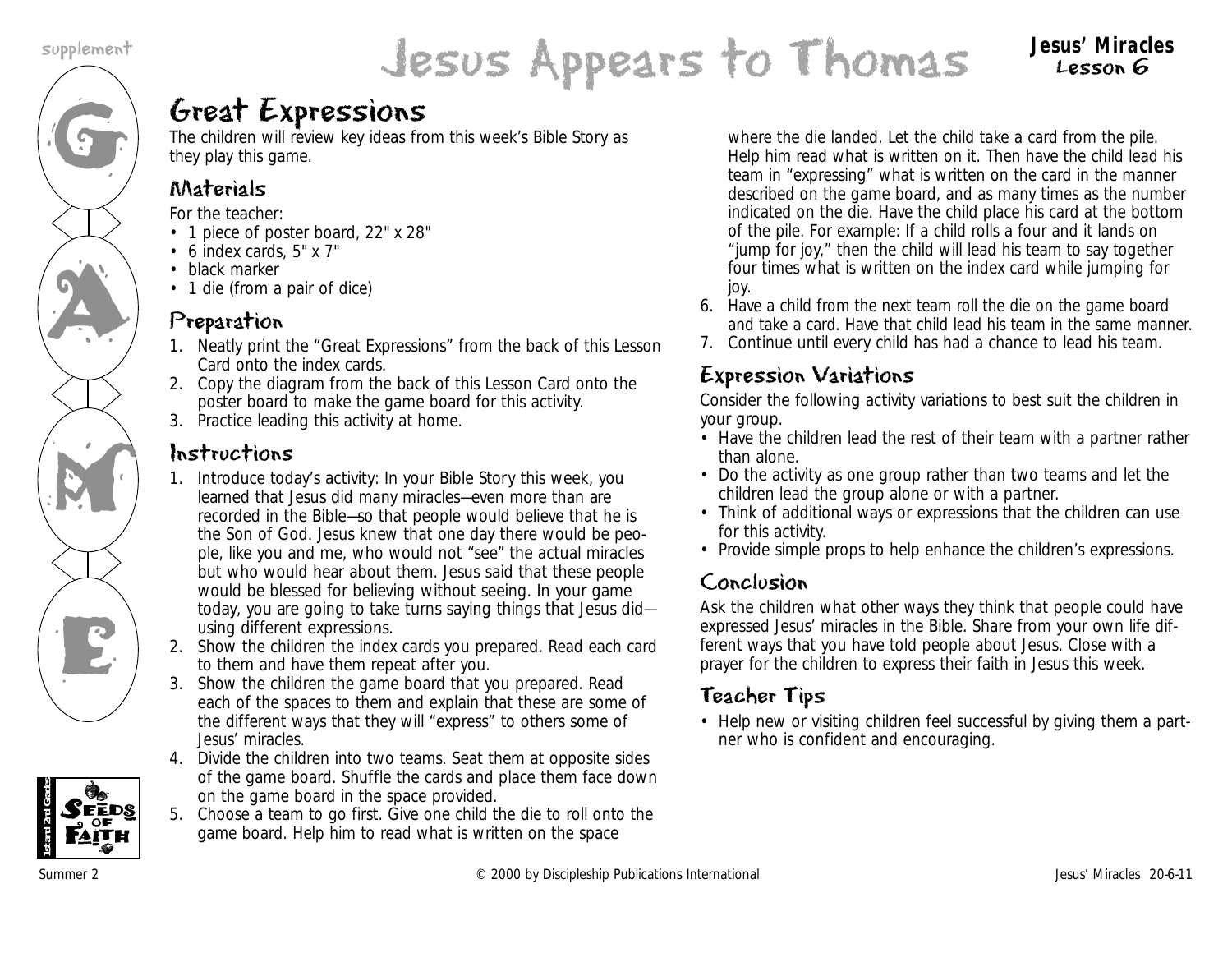

# Jesus Appears to Thomas supplement **Jesus' Miracles**

Lesson 6

# Great Expressions

Jesus changed water into wine!

Jesus calmed the storm!

Jesus walked on water!

Jesus healed a paralyzed man!

Jesus raised a young girl from the dead!

Jesus can do all things!



**1st and 2nd Grades**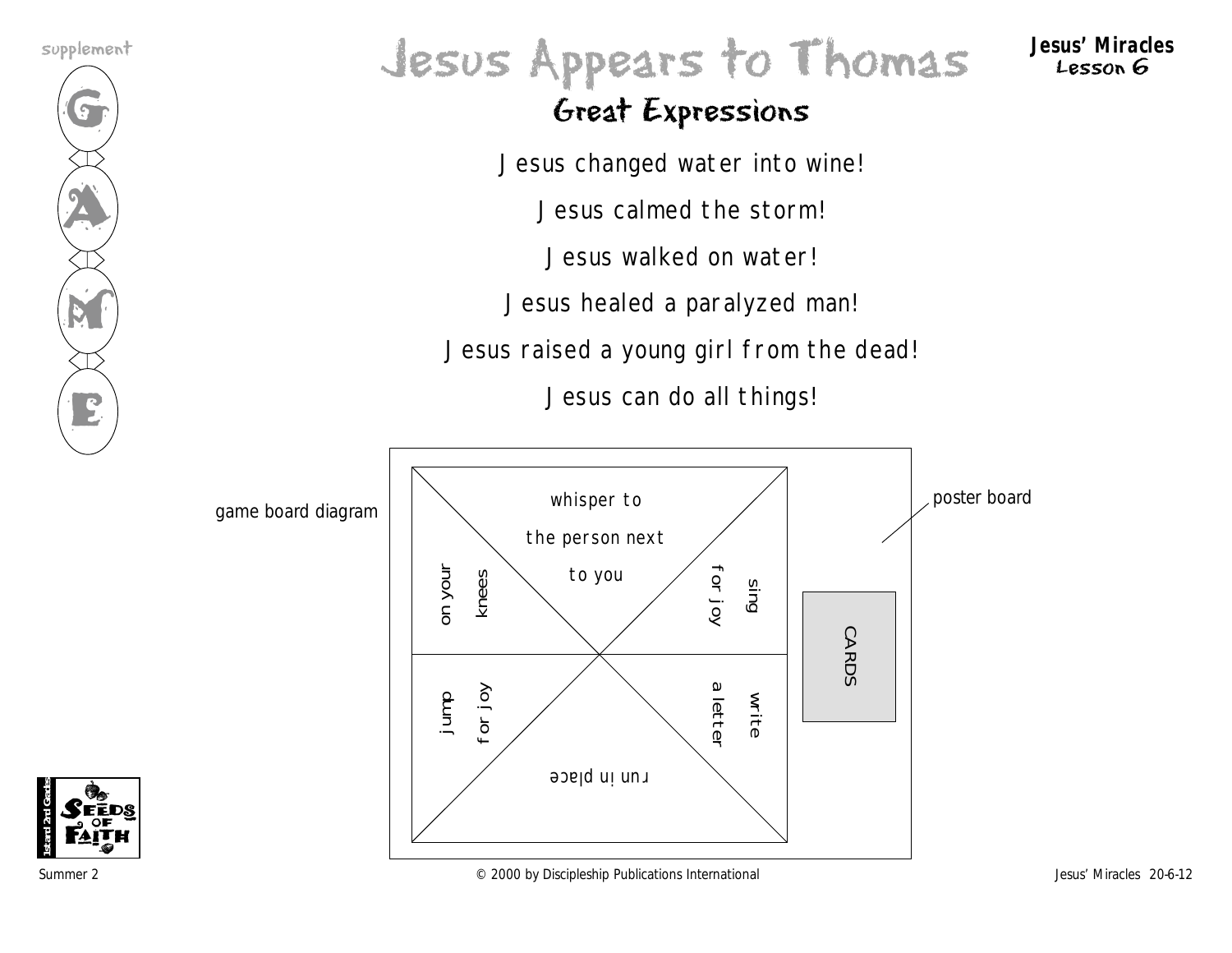B

S

 $K$ 

I

L

 $\overline{L}$ 

S

I

B

L

E



# Miracle Match

The children will review the Scripture Memory Verses they have learned throughout this unit.

#### Materials

*For the teacher:*

- scissors
- 24 index cards, 3" x 5"
- glue stick
- score pad and pencil

*Reproducible Pages:*

• Page E, 4 copies for the teacher (optional - heavy, colored paper)

## Preparation

- 1. Cut out the Miracle Match cards from all your copies of Reproducible Page E and glue them to the index cards.
- 2. Practice leading this activity.

## Instructions

- 1. Introduce this activity: *In your Bible Story this week, you learned that Jesus did many miracles—even more than are recorded in the Bible—so that people would believe that he is the Son of God. Jesus knew that one day there would be people, like you and me, who would not "see" the actual miracles but who would hear about them. Throughout this unit, you have learned Scripture Memory Verses that remind you of the miracles that Jesus did. In our activity today, we will try to match the Scripture Memory Verses from these lessons and say them together.*
- 2. Show the children the Miracle Match cards you prepared. Explain that there are two pairs of each verse on these cards. Shuffle the cards and place them face down in four rows of six.
- 3. Divide the children into two teams. Choose a team to go first. Have the first child turn over two cards. If they match, have the child say the Scripture Memory Verse out loud and then take the match for his team. Each match is worth two points. If the cards do not match, have the child place the cards face down where he found them.

4. Have a child from the next team take a turn. Continue until all the matches have been found. Keep score for the teams.

NOTE: For a more challenging version, tell the children that they can choose to say their matching Scripture Memory Verse from memory and double the amount of points they earn. For example: when a child finds a matching verse, he immediately removes the cards from sight and says the verse from memory, without looking at the words. If he is successful, he earns four points for his team.

## Conclusion

Pray together thanking God for his word and for giving the children the ability to learn it.

# Teacher Tips

- Reproduce Page E on heavy colored paper and laminate before cutting to make more durable cards. If you do this you can eliminate the index cards.
- Adapt this activity to the skill level of the children in your group.

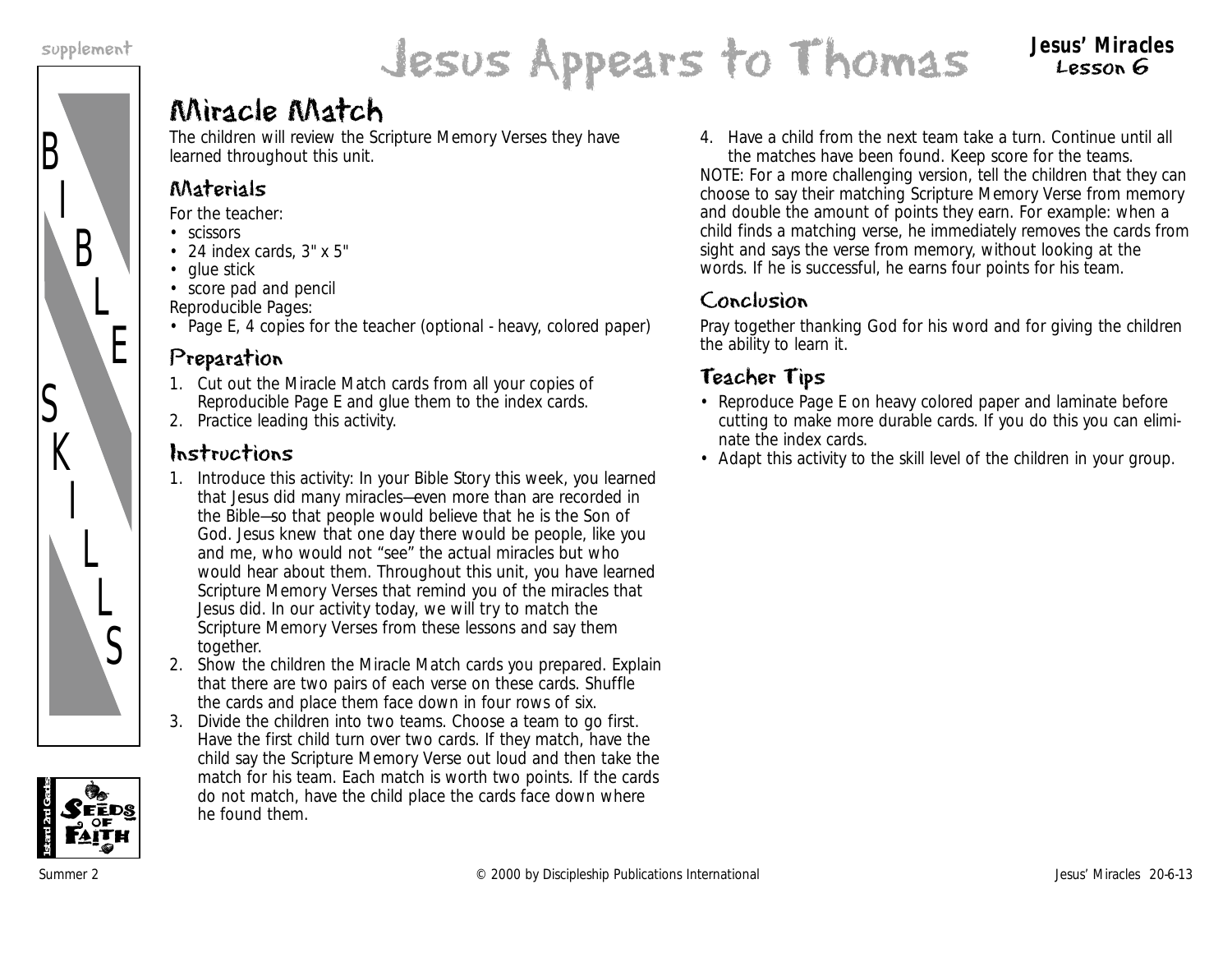B

S K

> I L L S

I B

> L E

# Jesus Appears to Thomas supplement **Jesus' Miracles**

Match Miracle Match

Match Miracle

Match Miracle

Miracle Match Miracle Match Miracle Match Miracle Match Miracle Match Miracle Match Miracle Match Mir

# Matthew 14:33

Then those who were in the boat worshiped [Jesus], saying, "Truly you are the Son of God."

Luke 8:25

"[Jesus] commands even the winds and the water, and they obey him."

Luke 18:27

Jesus replied, "What is impossible with men is possible with God."

John 2:11

[Jesus] thus revealed his glory, and his disciples put their faith in him.

John 20:31 Miracle

But these are written that you may believe that Jesus is the Christ, the Son of God, and that by believing you may have life in his name.

James 2:18

Show me your faith without deeds, and I will show you my faith by what I do.



tch Miracle Match Miracle Match Miracle Match Miracle Match Miracle Match tch Miracle Match Match Miracle Match Miracle Match Miracle Match Miracle Match Miracle Match Miracle Match Miracle Ma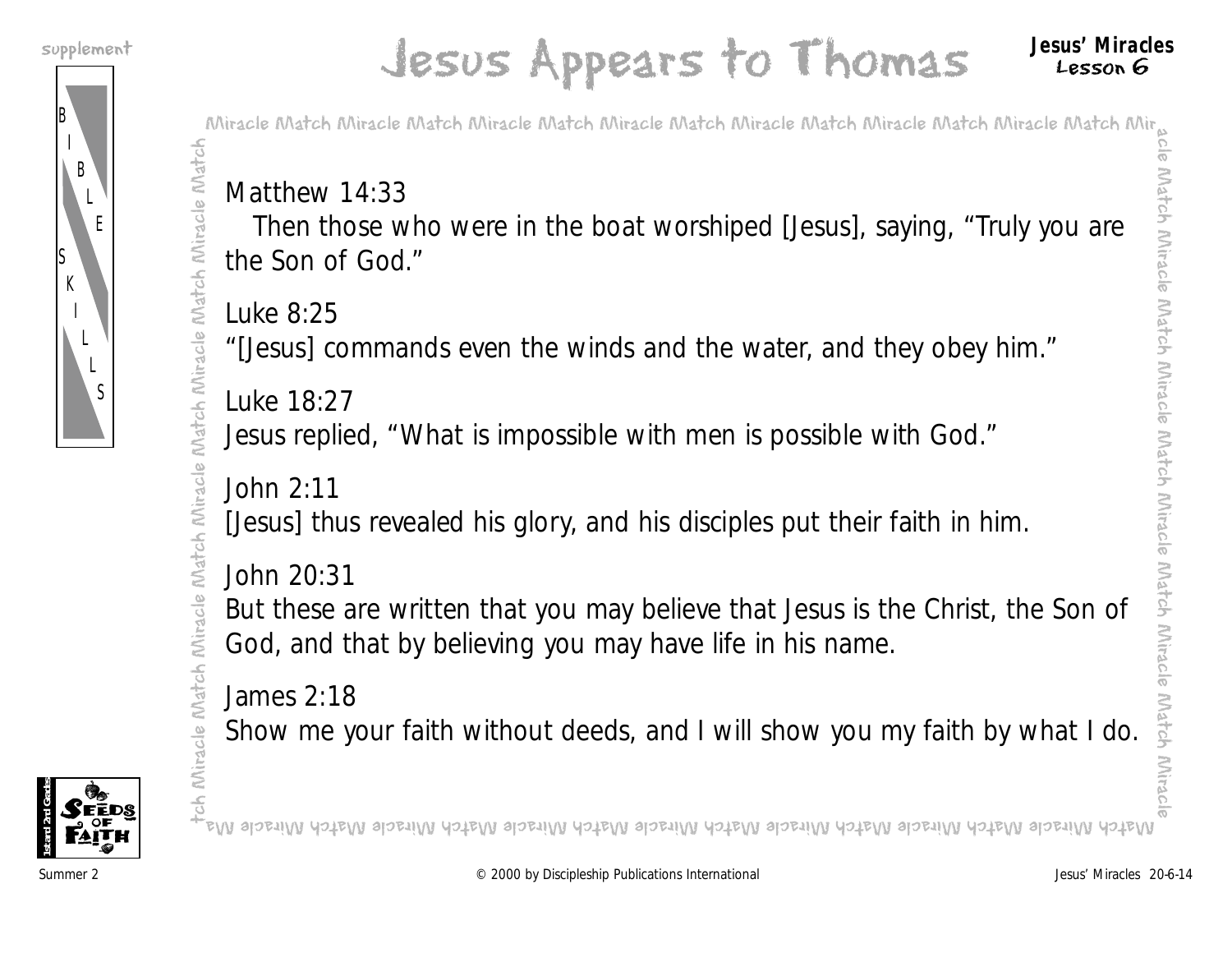#### Core/Preclass 2 copies for each child

**Jesus' Miracles** Lesson 6



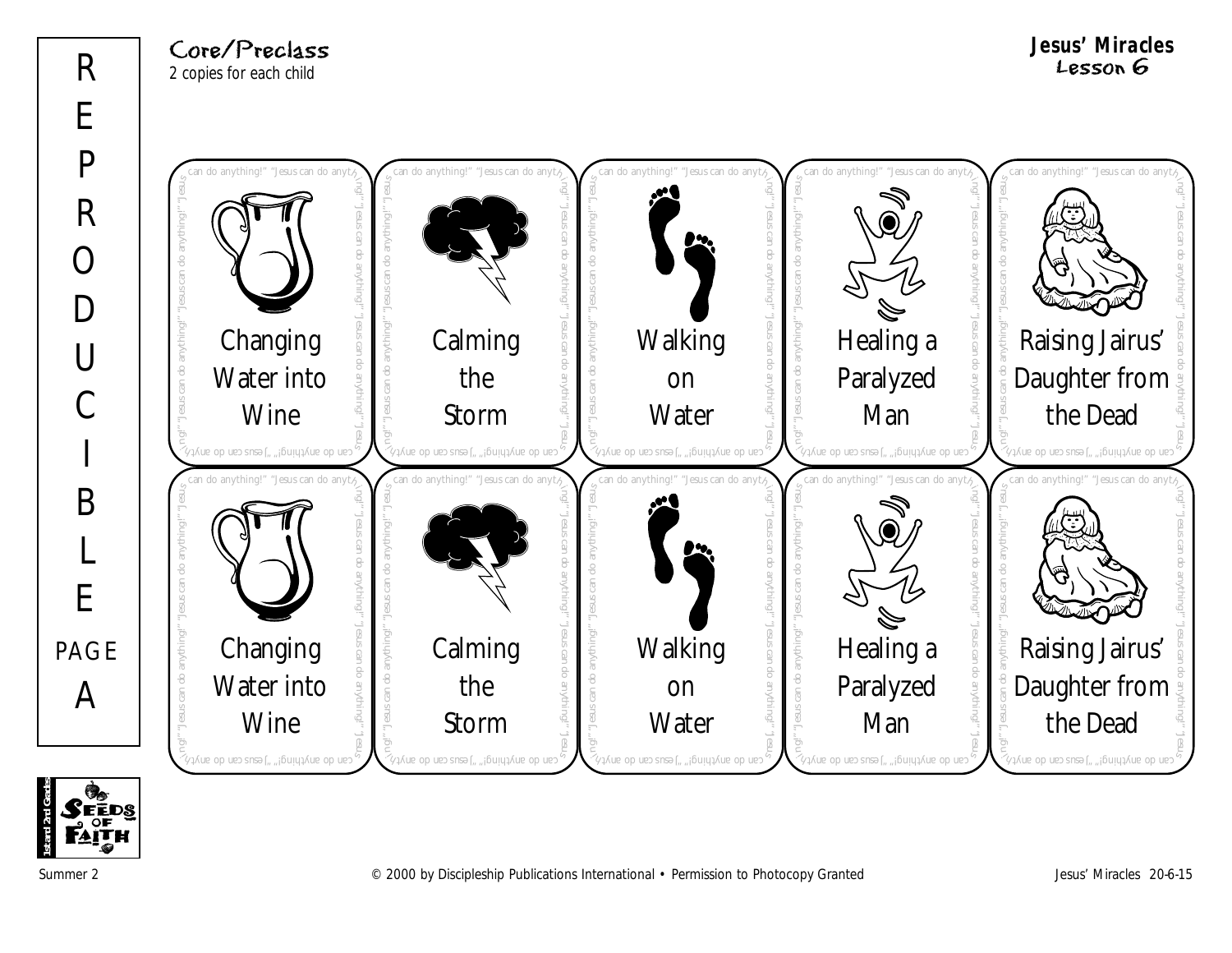Core/Craft 1 copy for each child



**1st and 2nd Grades**

Þ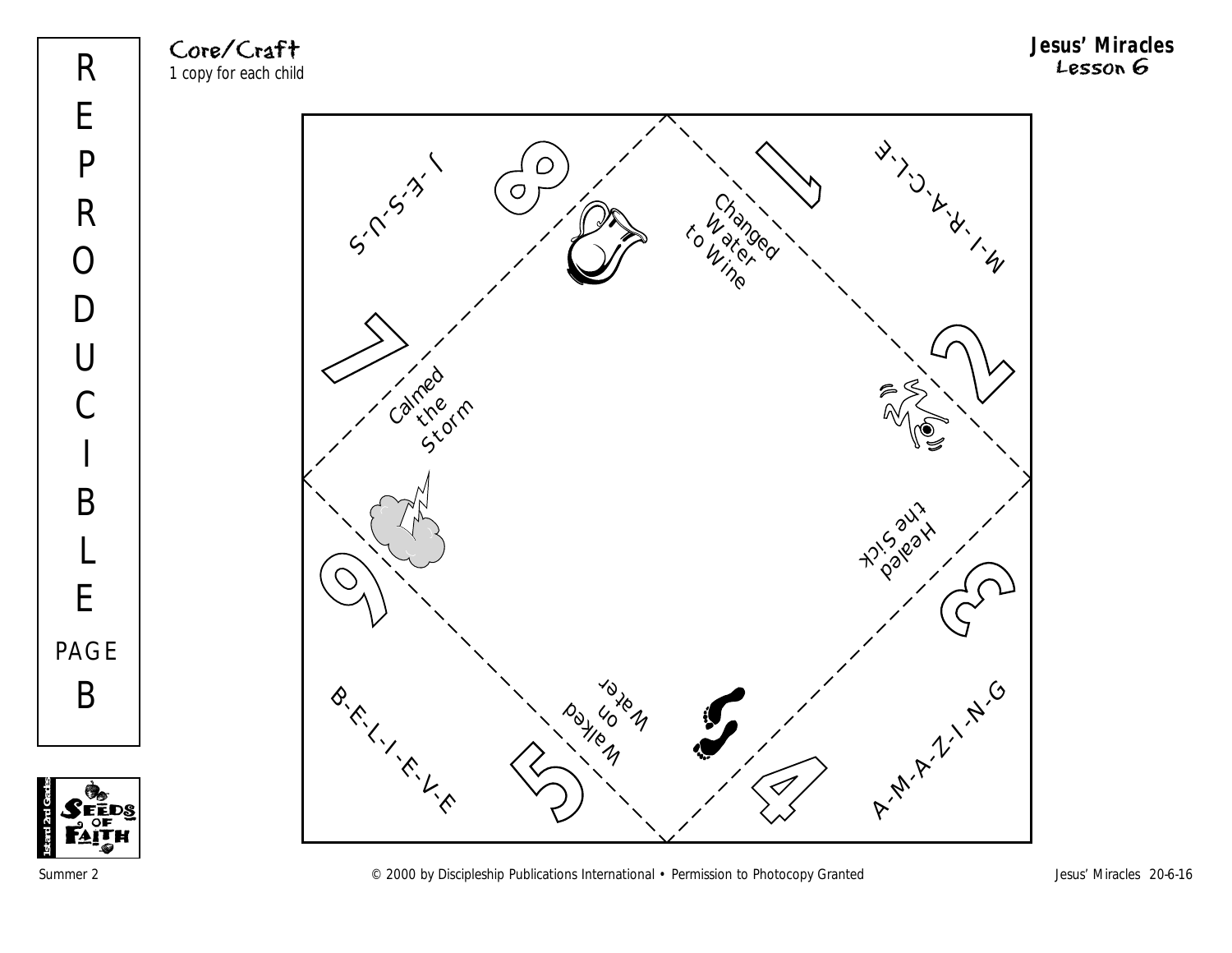

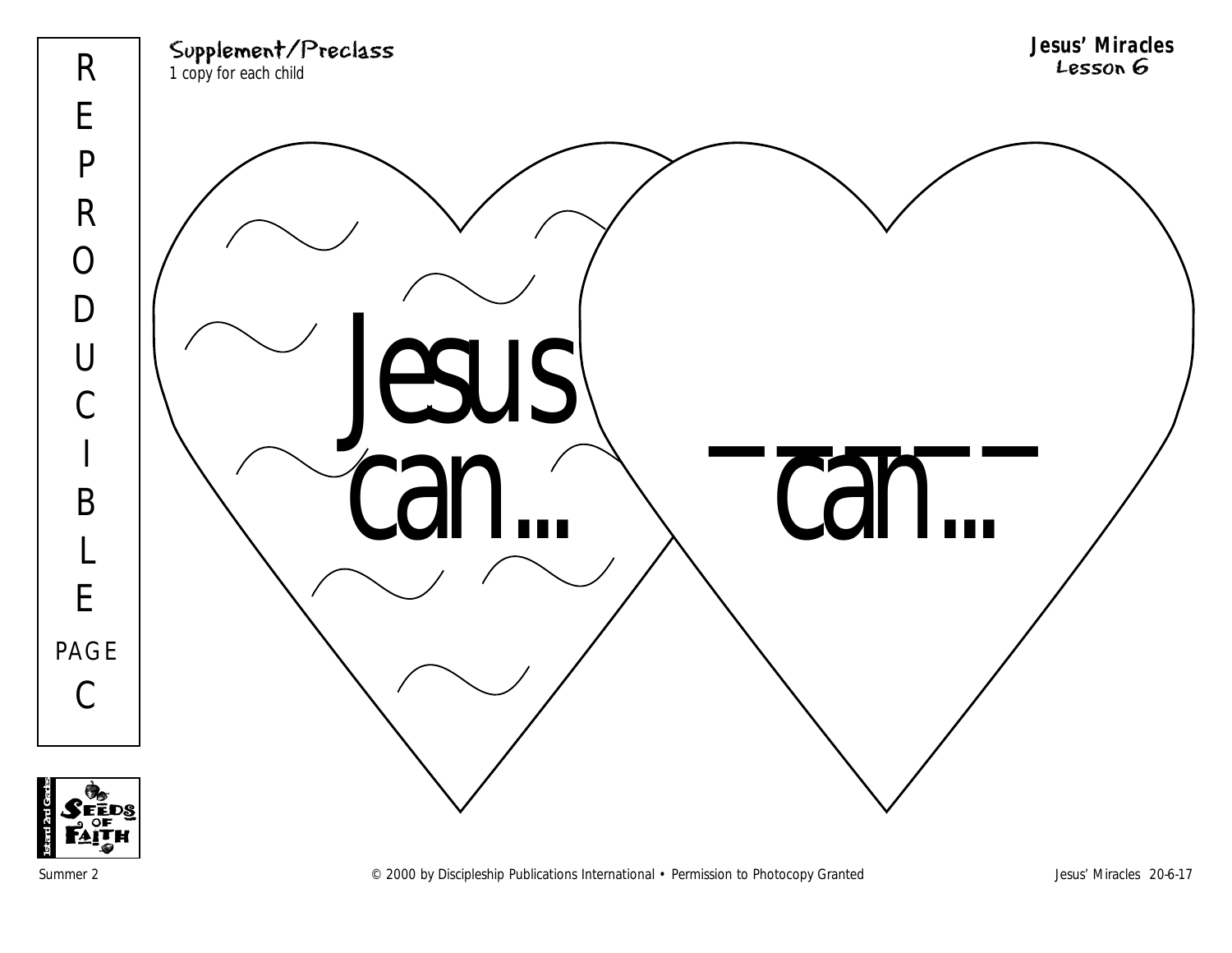



Summer 2 COOD by Discipleship Publications International • Permission to Photocopy Granted Jesus' Miracles 20-6-18